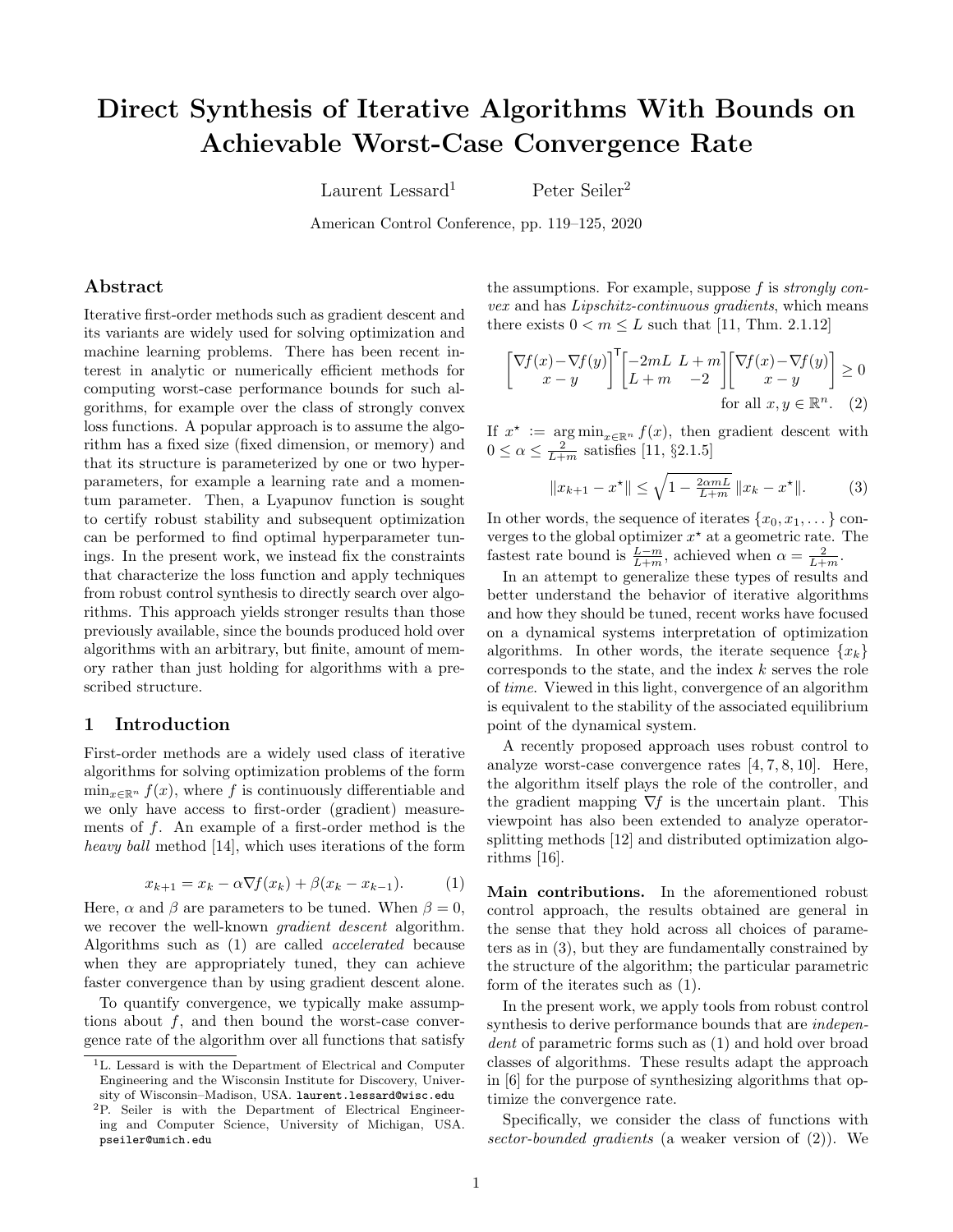show that, for this function class, gradient descent with stepsize  $\frac{2}{L+m}$  achieves the fastest possible worst-case convergence rate not only among all tunings of gradient descent, but among any algorithm representable as a linear time-invariant (LTI) system with finite state. This in-cludes algorithms of the form [\(1\)](#page-0-0) but where  $x_{k+1}$  depends linearly on  $\{x_k, x_{k-1}, \ldots, x_{k-\ell}\}$  for some fixed  $\ell$ .

Our analysis also extends to the case where  $\nabla f$  is characterized by a given and fixed integral quadratic constraint (IQC). In this case, we prove that when using the so-called *off-by-one IQC* introduced in [\[10\]](#page-6-5), which is satisfied by the class of functions [\(2\)](#page-0-2), the optimal rate over any LTI algorithm is achieved by a particular accelerated method known as the triple momentum method [\[17\]](#page-6-9).

The remainder of the paper is organized as follows. In Section [2,](#page-1-0) we introduce the machinery from robust control synthesis that will be used throughout the rest of the paper. In Sections [4](#page-2-0) and [5,](#page-3-0) we specialize the analysis to the sector-bounded and IQC cases, deriving the optimal LTI algorithms in both instances. We conclude in Section [7](#page-6-10) with some closing remarks.

# <span id="page-1-0"></span>2 Preliminaries

**Notation.** We use  $\succ$  and  $\succeq$  to denote matrix inequality in the definite and semi-definite sense, respectively.  $X^{\mathsf{T}}$ denotes the matrix transpose. We use the short-hand notation: sym  $X := X + X^{\mathsf{T}}$  with the convention that products are expanded as  $sym XY = XY + Y^{\mathsf{T}}X^{\mathsf{T}}$ .

Linear matrix inequalities. Most of the algebraic manipulations in the sequel involve linear matrix inequalities (LMI), which have now become a widespread tool in optimization and control. We refer the reader to [\[2\]](#page-6-11) and references therein. We will make use of three fundamental results involving LMIs. The first is a basic property of the Schur complement, which can convexify certain semidefinite programs by converting them into an LMI.

<span id="page-1-2"></span>**Proposition 1.** Let  $A, B, C$  be matrices of compatible dimensions such that we can define the block matrix:  $X := \begin{pmatrix} A & B \\ B^T & C \end{pmatrix}$  and suppose  $X = \overset{X}{X}^T$  and  $C \succ 0$ . Then,  $X \succeq 0$  if and only if  $A - BC^{-1}B^{\mathsf{T}} \succeq 0$ . The result also holds when  $\succeq$  is replaced by  $\succ$ .

The second fundamental result is called the matrix elimination lemma, by Gahinet and Apkarian [\[6\]](#page-6-8). This result applies to matrix inequalities with affine dependence on a matrix of decision variables and is useful for eliminating controller parameters to obtain results independent of controller state dimension.

<span id="page-1-6"></span>**Lemma 2** ([\[6\]](#page-6-8)). Given a symmetric matrix  $\Psi \in \mathbb{R}^{n \times n}$ and two matrices P, Q of column dimension n, consider the problem of finding some matrix  $\Theta$  of compatible dimensions such that

<span id="page-1-1"></span>
$$
\Psi + P^{\mathsf{T}} \Theta^{\mathsf{T}} Q + Q^{\mathsf{T}} \Theta P \prec 0. \tag{4}
$$

Denote by  $W_P$ ,  $W_Q$  any matrices whose columns form bases for the null spaces of  $P$  and  $Q$  respectively. Then there exists  $\Theta$  satisfying [\(4\)](#page-1-1) if and only if

$$
W_P^{\mathsf{T}} \Psi W_P \prec 0
$$
 and  $W_Q^{\mathsf{T}} \Psi W_Q \prec 0$ .

The third fundamental result we will use is called the matrix completion lemma, by Packard et al. [\[13,](#page-6-12) Lem. 7.5]. This result describes how a pair of matrices can be augmented to satisfy an inverse relationship.

<span id="page-1-3"></span>**Lemma 3** ([\[13\]](#page-6-12)). Suppose  $X, Y \in \mathbb{R}^{n \times n}$ , with  $X = X^{\mathsf{T}}$ 0 and  $Y = Y^{\mathsf{T}} \succ 0$ . Let m be a positive integer. Then there exist matrices  $X_2 \in \mathbb{R}^{n \times m}$ ,  $X_3 \in \mathbb{R}^{m \times m}$  such that  $X_3 = X_3^{\mathsf{T}}, \text{ and}$ 

$$
\begin{bmatrix} X & X_2 \\ X_2^{\mathsf{T}} & X_3 \end{bmatrix} \succ 0 \quad and \quad \begin{bmatrix} X & X_2 \\ X_2^{\mathsf{T}} & X_3 \end{bmatrix}^{-1} = \begin{bmatrix} Y & ? \\ ? & ? \end{bmatrix}
$$

if and only if  $X - Y^{-1} \succeq 0$ , and rank $(X - Y^{-1}) \leq m$ .

Remark 4. Applying Proposition [1,](#page-1-2) the condition in Lemma  $3$  can be expressed as an LMI in  $X$  and  $Y$ :

$$
X - Y^{-1} \succeq 0 \quad \text{if and only if} \quad \begin{bmatrix} X & I \\ I & Y \end{bmatrix} \succeq 0.
$$

Also note that the condition  $rank(X - Y^{-1}) \leq m$  is trivially satisfied for any  $m \geq n$ .

Exponential stability with IQCs. Finally, we will make use of an LMI for bounding the worst-case exponential convergence rate of a linear dynamical system subject to integral quadratic constraints (IQCs). Similar LMIs have appeared in [\[1,](#page-6-13) [9,](#page-6-14) [15\]](#page-6-15).

<span id="page-1-5"></span>Lemma 5. Consider the discrete-time LTI system G, which maps  $u \mapsto y$  and obeys the dynamics:

$$
\xi_{k+1} = A_G \xi_k + B_G u_k \tag{5a}
$$

<span id="page-1-7"></span>
$$
y_k = C_G \xi_k + D_G u_k \tag{5b}
$$

Fix  $\rho \in (0,1]$ , and consider the auxiliary system  $\Psi_o$ , which maps  $(y, u) \mapsto z$  and obeys the dynamics:

$$
\zeta_{k+1} = A_{\Psi}\zeta_k + B_{\Psi 1}y_k + B_{\Psi 2}u_k \tag{6a}
$$

$$
z_k = C_{\Psi} \zeta_k + D_{\Psi 1} y_k + D_{\Psi 2} u_k \tag{6b}
$$

Suppose  $(y, u)$  satisfies the *ρ*-Integral Quadratic Constraint (ρ-IQC) defined by  $(\Psi_{\rho}, M)$ . That is,

$$
\sum_{k=0}^{T} \rho^{-2k} z_k^{\mathsf{T}} M z_k \ge 0 \quad \text{for } T = 0, 1, ... \tag{7}
$$

Define state-space matrices for the map  $u \mapsto z$ :

$$
\left[\begin{array}{c|c} A & B \\ \hline C & D \end{array}\right] := \left[\begin{array}{cc|c} A_G & 0 & B_G \\ \hline B_{\Psi 1} C_G & A_{\Psi} & B_{\Psi 2} + B_{\Psi 1} D_G \\ \hline D_{\Psi 1} C_G & C_{\Psi} & D_{\Psi 2} + D_{\Psi 1} D_G \end{array}\right].
$$

If there exists some  $P \succ 0$  such that

<span id="page-1-4"></span>
$$
\begin{bmatrix} A & B \end{bmatrix}^{\mathsf{T}} P \begin{bmatrix} A & B \end{bmatrix} - \rho^2 \begin{bmatrix} I & 0 \end{bmatrix}^{\mathsf{T}} P \begin{bmatrix} I & 0 \end{bmatrix} + \begin{bmatrix} C & D \end{bmatrix}^{\mathsf{T}} M \begin{bmatrix} C & D \end{bmatrix} \preceq 0, \quad (8)
$$

then the state of G converges to zero at an exponential rate of  $\rho$ . Specifically,  $\lim_{k\to\infty} \rho^{-k} \xi_k = 0$  for all initial states  $(\xi_0, \zeta_0)$ .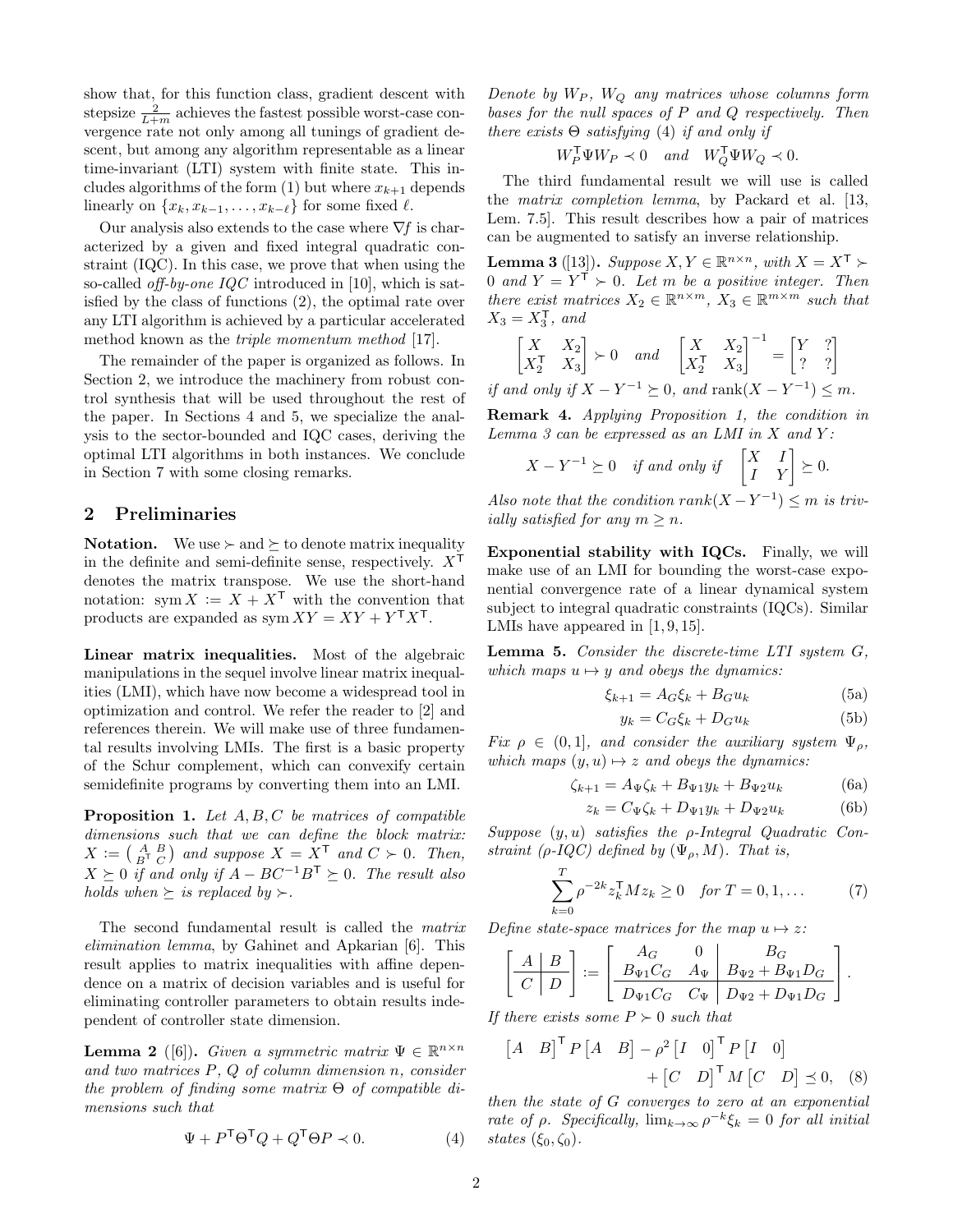## 3 Algorithms as control systems

Following the line of research developed in [\[7,](#page-6-3) [10\]](#page-6-5), we formulate the problem of iterative algorithm analysis as a control problem. Specifically, we will consider algorithms set up as in Figure [1.](#page-2-1)

<span id="page-2-1"></span>

Figure 1: Block diagram representing an iterative optimization algorithm. The integrator is present so that the algorithm can converge with no steady-state error for any initial condition of K.

The iterative algorithm must contain a pure integrator, i.e. it must take the form  $K(z) \frac{1}{z-1}$  where  $K(z)$  is an LTI system that represents the algorithm. Assume  $K(z)$  has a state-space realization  $(A_K, B_K, C_K, D_K)$ . Let  $w \in \mathbb{R}$ and  $q \in \mathbb{R}^{n_K}$  be the state of integrator and  $K(z)$ , respectively. The order of  $K(z)$ , denoted  $n<sub>K</sub>$ , is unspecified at this point, i.e. the algorithm may have a finite but arbitrary amount of memory. A realization for  $K(z)$ <sub>z-1</sub> from input  $e_k$  to output  $y_k$  is given by:

$$
w_{k+1} = w_k + e_k \tag{9a}
$$

$$
q_{k+1} = A_K q_k + B_K w_k \tag{9b}
$$

$$
y_k = C_K q_k + D_K w_k \tag{9c}
$$

This representation is very general. For example, the heavy-ball method is represented by  $K(z) = \frac{-\alpha z}{(z-\beta)}$ , which corresponds to  $A_K = C_K = \beta$  and  $B_K = D_K = -\alpha$ . Meanwhile, the gradient descent algorithm corresponds to the static gain  $K(z) = -\alpha$ .

Dimensionality reduction. Throughout this paper, we assume for convenience that  $K(z)$  is a single-input, single-output (SISO) system. For algorithms such as heavy-ball [\(1\)](#page-0-0) where  $\alpha$  and  $\beta$  are scalars, this assumption is not restrictive. Indeed, the transfer function for the heavy-ball algorithm takes the form  $I_d \otimes K(z) \frac{1}{z-1}$ , where  $x_k \in \mathbb{R}^d$  in [\(1\)](#page-0-0). The IQCs we will use to describe  $\nabla f$  and hence the LMIs [\(8\)](#page-1-4) will also have a block-Kronecker form. These facts allow us to restrict our attention to SISO  $K(z)$  without any loss of generality. For further discussion on this type of dimensionality reduction, see [\[10,](#page-6-5) §4.2].

Loop transformation. The case of interest in this paper is where the function  $f$  is strongly convex and has Lipschitz gradients [\(2\)](#page-0-2). This implies, in the language of robust control, that  $\nabla f$  is sector-bounded and sloperestricted in the interval  $(m, L)$ . In order to streamline the rest of the paper, we will perform a loop transformation to shift this interval to  $(-1, 1)$ . The transformation is shown in Figure [2.](#page-2-2)

<span id="page-2-2"></span>

**Figure 2:** Loop Transformation. If  $\nabla f$  is in the sector  $(m, L)$ , then  $\phi$  is in the sector  $(-1, 1)$ .

The loop-shifting transformation normalizes the nonlinearity  $\phi$  to lie in the sector  $(-1, 1)$ . As a result,  $u_k = \phi(y_k)$  satisfies the pointwise-in-time constraint:

<span id="page-2-5"></span><span id="page-2-4"></span>
$$
\begin{bmatrix} y_k \\ u_k \end{bmatrix}^\mathsf{T} \begin{bmatrix} 1 & 0 \\ 0 & -1 \end{bmatrix} \begin{bmatrix} y_k \\ u_k \end{bmatrix} \ge 0.
$$
 (10)

<span id="page-2-3"></span>The input to  $K(z)$  $\frac{1}{z-1}$  is transformed by the following algebraic equation:  $e_k = \frac{L-m}{2} u_k + \frac{L+m}{2} y_k$ . A realization for the transformed system  $G(z)$  is obtained by combin-ing this relation with [\(9\)](#page-2-3). Eliminating  $e_k$  yields the following state-space realization with state  $(q_k, w_k)$ :

$$
G(z) := \left[ \frac{A_G \mid B_G}{C_G \mid D_G} \right] = \left[ \frac{A_K}{\frac{L+m}{2}C_K} \frac{B_K}{1 + \frac{L+m}{2}D_K} \middle| \frac{L-m}{2} \right] \tag{11}
$$

# <span id="page-2-0"></span>4 Sector-bounded nonlinearities

In this section we treat the analysis problem for the special case where  $\nabla f$  is *sector-bounded*. This assumption corresponds to relaxing [\(2\)](#page-0-2) to hold only between an arbitrary point and the optimizer of  $f$ . In other words,  $(2)$ reduces to:

$$
\begin{bmatrix} \nabla f(x) \\ x - x^* \end{bmatrix}^{\mathsf{T}} \begin{bmatrix} -2mL & L + m \\ L + m & -2 \end{bmatrix} \begin{bmatrix} \nabla f(x) \\ x - x^* \end{bmatrix} \ge 0 \quad \text{for all } x \in \mathbb{R}^n.
$$

From the IQC standpoint, this means that we assume the transformed nonlinearity  $\phi$  only satisfies the pointwisein-time constraint [\(10\)](#page-2-4).

Our goal is to find an algorithm  $(A_K, B_K, C_K, D_K)$ such that the convergence rate  $\rho$  is minimized. The sector IQC [\(10\)](#page-2-4) has no dynamics, so let  $z = \begin{pmatrix} y \\ u \end{pmatrix}$ . In this case,  $\Psi = I_2$  and the state matrices for the map  $u \mapsto z$  in Lemma [5](#page-1-5) simplify to:

$$
\left[\begin{array}{c|c} A & B \\ \hline C & D \end{array}\right] := \left[\begin{array}{c|c} A_G & B_G \\ \hline \left[\begin{array}{c|c} C_G \\ 0 \end{array}\right] & \left[\begin{array}{c} D_G \\ 1 \end{array}\right] \end{array}\right].
$$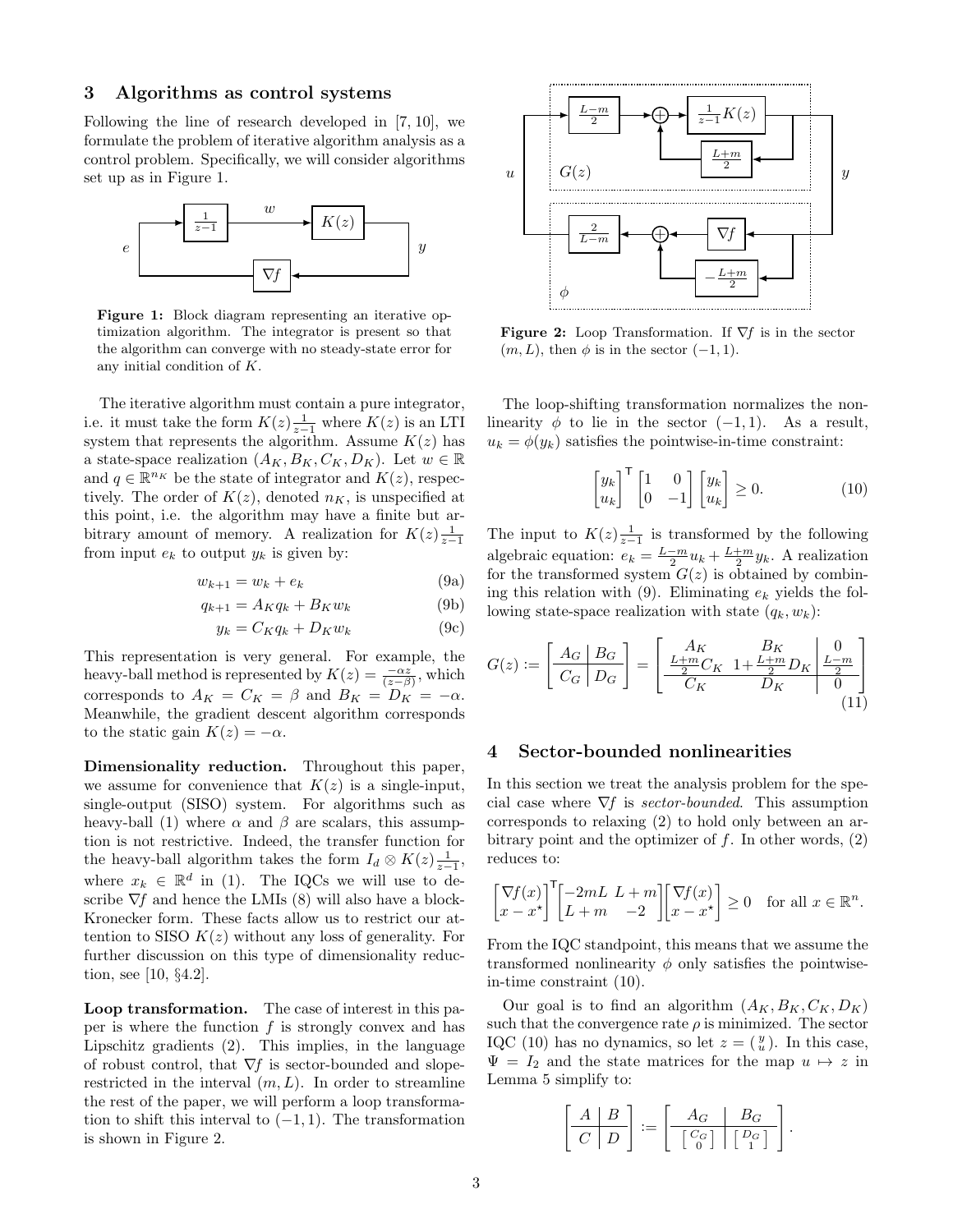By Lemma [5,](#page-1-5) iterates converge with rate  $\rho \in (0,1]$  if there exists  $P \succ 0$  such that:

$$
\begin{bmatrix} A_G & B_G \end{bmatrix}^\mathsf{T} P \begin{bmatrix} A_G & B_G \end{bmatrix} - \rho^2 \begin{bmatrix} I & 0 \end{bmatrix}^\mathsf{T} P \begin{bmatrix} I & 0 \end{bmatrix} + \begin{bmatrix} C_G & D_G \\ 0 & 1 \end{bmatrix}^\mathsf{T} \begin{bmatrix} 1 & 0 \\ 0 & -1 \end{bmatrix} \begin{bmatrix} C_G & D_G \\ 0 & 1 \end{bmatrix} \preceq 0. \tag{12}
$$

We can rearrange the LMI above to the form:

$$
\begin{bmatrix} A_G & B_G \\ C_G & D_G \end{bmatrix}^\mathsf{T} \begin{bmatrix} P & 0 \\ 0 & 1 \end{bmatrix} \begin{bmatrix} A_G & B_G \\ C_G & D_G \end{bmatrix} - \begin{bmatrix} \rho^2 P & 0 \\ 0 & 1 \end{bmatrix} \preceq 0. \tag{13}
$$

The design corresponds to synthesizing the algorithm  $(A_K, B_K, C_K, D_K)$ , Lyapunov matrix  $P \succ 0$ , and convergence rate bound  $\rho \in (0, 1]$ . The matrix inequality [\(13\)](#page-3-1) is nonlinear due to products of these variables. Applying Proposition [1,](#page-1-2) we can write the equivalent condition:

$$
\begin{bmatrix} \rho^2 P & 0 & A_G^{\mathsf{T}} & C_G^{\mathsf{T}} \\ 0 & 1 & B_G^{\mathsf{T}} & D_G^{\mathsf{T}} \\ A_G & B_G & P^{-1} & 0 \\ C_G & D_G & 0 & 1 \end{bmatrix} \succeq 0, \text{ and } P \succ 0.
$$
 (14)

From [\(11\)](#page-2-5), we can write  $(A_G, B_G, C_G, D_G)$  as an affine function of the controller parameters. In the equation below, dashed lines indicate block structure (not statespace notation).

$$
\begin{bmatrix} A_G & B_G \\ \overline{C}_G & D_G \end{bmatrix} = \begin{bmatrix} 0 & 0 & 0 \\ 0 & 1 & \frac{L-m}{2} \\ 0 & 0 & 0 \end{bmatrix} + \begin{bmatrix} I & 0 \\ 0 & \frac{L+m}{2} \\ 0 & 1 \end{bmatrix} \underbrace{\begin{bmatrix} A_K & B_K \\ C_K & D_K \end{bmatrix}}_{K} \begin{bmatrix} I & 0 & 0 \\ 0 & 1 & 0 \end{bmatrix} \tag{15}
$$

Substituting  $(15)$  into  $(14)$ , we obtain:

$$
\begin{bmatrix}\n\rho^2 P & \begin{bmatrix} 0 \\ 0 \end{bmatrix} & \begin{bmatrix} 0 \\ 0 \\ 1 \end{bmatrix} & \begin{bmatrix} 0 \\ 0 \\ \frac{L-m}{2} \end{bmatrix} & \begin{bmatrix} 0 \\ 0 \\ 0 \end{bmatrix} \\
\begin{bmatrix} 0 & 0 \\ 0 & 0 \end{bmatrix} & \begin{bmatrix} 0 & 0 \\ 0 & 0 \end{bmatrix} & \begin{bmatrix} 0 \\ 0 \\ 0 \end{bmatrix} \\
\hline\n\end{bmatrix}
$$
\n
$$
+ \text{sym} \begin{bmatrix}\n0 & 0 & 0 \\
0 & 0 & 0 \\
\begin{bmatrix} I \\ 0 \end{bmatrix} & \begin{bmatrix} 0 & 0 & 0 \\
 \frac{L+m}{2} \end{bmatrix} & K \begin{bmatrix} I & 0 & 0 & 0 & 0 \\ 0 & 1 & 0 & 0 & 0 \end{bmatrix} \succeq 0, \quad (16)
$$

where sym is the shorthand notation we defined in Sec-tion [2](#page-1-0) and  $K$  is defined in  $(15)$ . By Lemma [2,](#page-1-6) the LMI [\(16\)](#page-3-4) is feasible if and only if a pair of conditions hold. In this case, the conditions are:

$$
\begin{bmatrix} I & 0 & 0 & 0 & 0 \ 0 & 1 & 0 & 0 & 0 \ 0 & 0 & 0 & 1 & -\frac{L+m}{2} \end{bmatrix} \Psi \begin{bmatrix} I & 0 & 0 & 0 & 0 \ 0 & 1 & 0 & 0 & 0 \ 0 & 0 & 0 & 1 & -\frac{L+m}{2} \end{bmatrix}^{\mathsf{T}} \succeq 0
$$
\n
$$
\begin{bmatrix} \begin{bmatrix} 0 \\ 0 \end{bmatrix} & \begin{bmatrix} 0 \\ 0 \end{bmatrix} & \begin{bmatrix} 0 \\ 0 \end{bmatrix} & \begin{bmatrix} 0 \\ 0 \end{bmatrix} \end{bmatrix}^{\mathsf{T}}_{\Psi} \Psi \begin{bmatrix} \begin{bmatrix} 0 \\ 0 \\ 1 \end{bmatrix} & \begin{bmatrix} 0 \\ 0 \\ 0 \end{bmatrix} & \begin{bmatrix} 0 \\ 0 \\ 0 \end{bmatrix} \end{bmatrix} \succeq 0
$$

where  $\Psi$  is defined in [\(16\)](#page-3-4). Carrying out the matrix multiplications and simplifying yields:

<span id="page-3-8"></span><span id="page-3-5"></span><span id="page-3-1"></span>
$$
\begin{bmatrix}\n\rho^2 P & \begin{bmatrix} 0 \\ 0 \end{bmatrix} & \begin{bmatrix} 0 \\ 1 \end{bmatrix} \\
\begin{bmatrix} 0 & 1 \end{bmatrix} & \frac{L-m}{2} \\
\begin{bmatrix} 0 & 1 \end{bmatrix}^T P^{-1} \begin{bmatrix} 0 \\ 1 \end{bmatrix} + \left(\frac{L+m}{2}\right)^2\n\end{bmatrix} \succeq 0, \quad (17a)
$$
\n
$$
\begin{bmatrix}\n1 & \begin{bmatrix} 0 & \frac{L-m}{2} \end{bmatrix} & 0 \\
\begin{bmatrix} \frac{L-m}{2} & P^{-1} & \begin{bmatrix} 0 \\ 0 \end{bmatrix} \end{bmatrix} \succeq 0 \quad (17b)
$$

Applying Proposition [1](#page-1-2) to the first  $2 \times 2$  block of [\(17a\)](#page-3-5) we obtain the following equivalent condition:

$$
r+(\tfrac{L+m}{2})^2-\left(\rho^{-2}r+(\tfrac{L-m}{2})^2\right)\geq 0
$$

<span id="page-3-3"></span>where  $r := \begin{bmatrix} 0 \\ 1 \end{bmatrix}^T P^{-1} \begin{bmatrix} 0 \\ 1 \end{bmatrix} > 0$ . This simplifies to:

<span id="page-3-7"></span><span id="page-3-6"></span>
$$
mL \ge (\rho^{-2} - 1)r \tag{18}
$$

Next, Equation [\(17b\)](#page-3-6) is feasible if and only if the first  $2\times 2$ block is feasible. Applying Proposition [1](#page-1-2) to the upper left corner of this 2 × 2 block yields:  $r \geq (\frac{L-m}{2})^2$ . Combining with [\(18\)](#page-3-7) yields  $4mL \geq (\rho^{-2}-1)(L-m)^2$ . Solving for  $\rho$ yields:  $\rho \geq \frac{L-m}{L+m}$ , which is precisely the optimal gradient rate bound described in Section [1.](#page-0-3) Indeed, if we also set  $P^{-1} = \begin{bmatrix} \varepsilon & 0 \\ 0 & (L-z) \end{bmatrix}$ 0  $(\frac{L-m}{2})^2$ T for any  $\varepsilon > 0$ , Equation [\(17\)](#page-3-8) is satisfied. Setting  $D_K = -\frac{2}{m+L}$  (and  $A_K$  empty), which is the gradient method with optimal stepsize, renders [\(16\)](#page-3-4) feasible too.

<span id="page-3-2"></span>Discussion. It is known that for gradient descent, choosing  $\alpha = \frac{2}{m+L}$  optimizes the rate bound [\(3\)](#page-0-1) for strongly convex functions with Lipschitz continuous gradients. Similar results have shown that the same upper bound (and optimal stepsize) holds if we constrain f to be quadratic or if we relax  $f$  to merely have sectorbounded gradients [\[10\]](#page-6-5). It is also straightforward to show that the rate bound of  $\frac{L-m}{L+m}$  is tight, because it is attained when using this algorithm to optimize the scalar quadratic function  $f(x) := \frac{m}{2}(x - x^*)^2$ .

<span id="page-3-4"></span>This bound assumes the algorithm in question is gradient descent. In this section, we showed that for the class of functions with sector-bounded gradients, gradient descent with  $\alpha = \frac{2}{L+m}$  is in fact optimal over all algorithms that can be expressed as LTI systems (of any fixed order) in feedback with  $\nabla f$ , as in Figure [2.](#page-2-2) Put another way, when using sector-bounded gradients, we cannot improve our upper bound by using more complex algorithms.

#### <span id="page-3-0"></span>5 Sector-bounded and slope restricted

We now extend our approach from Section [4](#page-2-0) to the case where  $\nabla f$  is both sector-bounded and slope-restricted. Specifically, we assume that  $f$  is strongly convex with Lipschitz-continuous gradients so that  $\nabla f$  satisfies the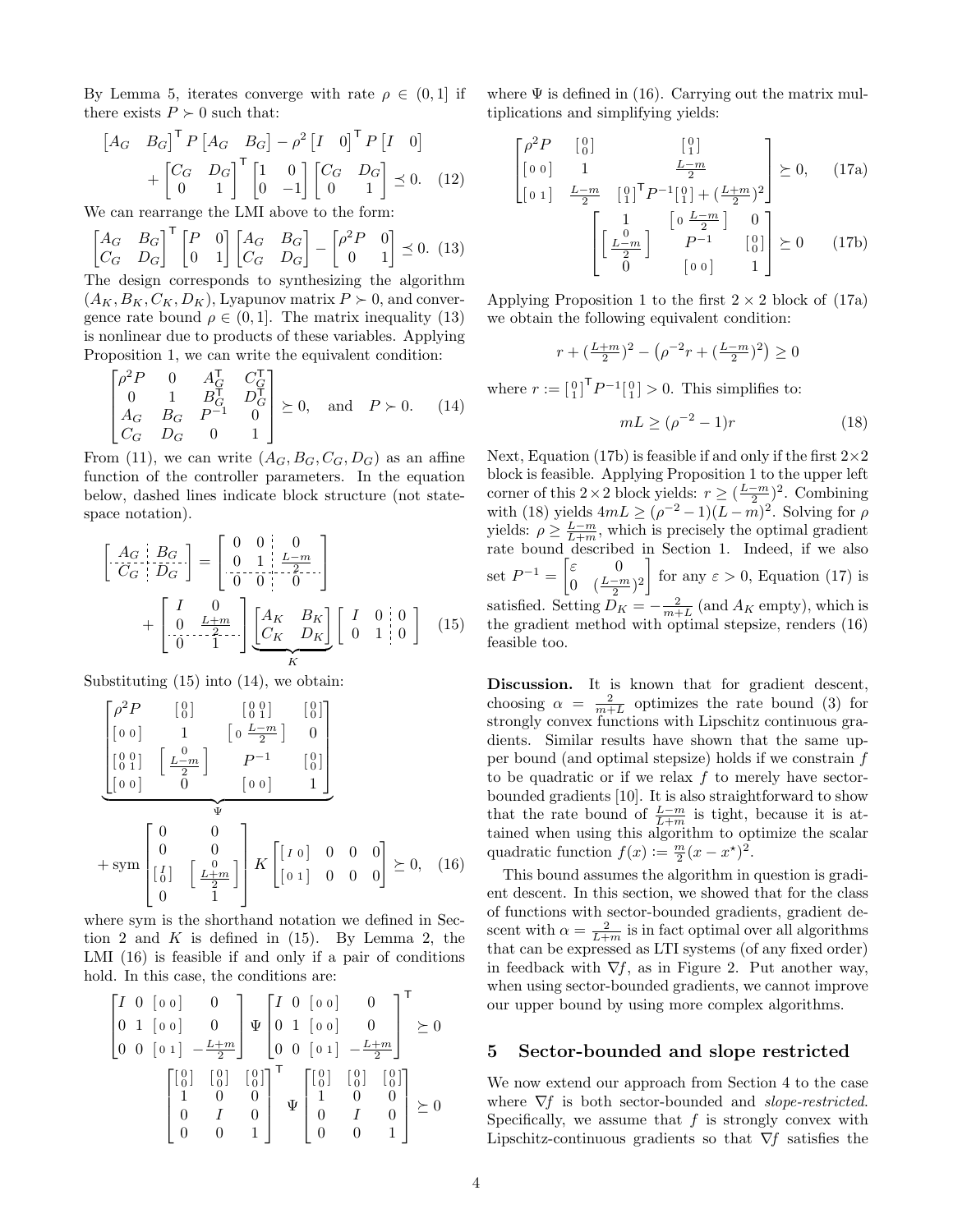constraints in [\(2\)](#page-0-2). The transformed nonlinearity  $\phi$  thus satisfies the normalized constraint for all  $x, y \in \mathbb{R}^n$ :

$$
\begin{bmatrix} x - y \\ \phi(x) - \phi(y) \end{bmatrix}^{\mathsf{T}} \begin{bmatrix} 1 & 0 \\ 0 & -1 \end{bmatrix} \begin{bmatrix} x - y \\ \phi(x) - \phi(y) \end{bmatrix} \ge 0.
$$

Such functions satisfy a general class of  $\rho$ -IQCs defined by Zames–Falb multipliers [\[1,](#page-6-13)[3,](#page-6-16)[5\]](#page-6-17). For now, we will assume a general IQC of the form [\(6\)](#page-1-7), and we further break apart z into its two components, thereby resulting in joint plant-IQC dynamics:

$$
\begin{bmatrix} \xi_{k+1} \\ \zeta_{k+1} \end{bmatrix} = \begin{bmatrix} A_G & 0 \\ B_\Psi^1 C_G & A_\Psi \end{bmatrix} \begin{bmatrix} \xi_k \\ \zeta_k \end{bmatrix} + \begin{bmatrix} B_G \\ B_\Psi^1 D_G + B_\Psi^2 \end{bmatrix} u_k
$$

$$
\begin{bmatrix} z_k^1 \\ z_k^2 \end{bmatrix} = \begin{bmatrix} D_\Psi^{11} C_G & C_\Psi^1 \\ D_\Psi^{21} C_G & C_\Psi^2 \end{bmatrix} \begin{bmatrix} \xi_k \\ \zeta_k \end{bmatrix} + \begin{bmatrix} D_\Psi^{11} D_G + D_\Psi^{12} \\ D_\Psi^{21} D_G + D_\Psi^{22} \end{bmatrix} u_k
$$

Substituting  $(A_G, B_G, C_G, D_G)$  from [\(11\)](#page-2-5), obtain:

$$
\begin{bmatrix} q_{k+1} \\ w_{k+1} \\ \zeta_{k+1} \end{bmatrix} = \begin{bmatrix} A_K & B_K & 0 \\ \frac{L+m}{2} C_K & 1 + \frac{L+m}{2} D_K & 0 \\ B^1_{\Psi} C_K & B^1_{\Psi} D_K & A_{\Psi} \end{bmatrix} \begin{bmatrix} q_k \\ w_k \\ \zeta_k \end{bmatrix} + \begin{bmatrix} 0 \\ \frac{L-m}{2} \\ B^2_{\Psi} \end{bmatrix} u_k
$$
\n(19a)

$$
\begin{bmatrix} z_k^1 \\ z_k^2 \end{bmatrix} = \begin{bmatrix} D_{\Psi}^{11} C_K & D_{\Psi}^{11} D_K & C_{\Psi}^1 \\ D_{\Psi}^{21} C_K & D_{\Psi}^{21} D_K & C_{\Psi}^2 \end{bmatrix} \begin{bmatrix} q_k \\ w_k \\ \zeta_k \end{bmatrix} + \begin{bmatrix} D_{\Psi}^{12} \\ D_{\Psi}^{22} \end{bmatrix} u_k
$$
\n(19b)

This closed loop includes the algorithm (integrator and controller) and the IQC states. The closed-loop state matrices are denoted  $\left(A, B, \begin{bmatrix} C_1 \\ C_1 \end{bmatrix}\right)$  $C_{2}$ 1 ,  $\bigl[ D_1$  $\begin{bmatrix} D_1 \\ D_2 \end{bmatrix}$ . In this case the LMI in Lemma [5](#page-1-5) looks different because the IQC term is quadratic in  $(z^1, z^2)$  instead of  $(y, u)$ . We obtain:

$$
\begin{bmatrix} A & B \\ C_1 & D_1 \end{bmatrix}^{\mathsf{T}} \begin{bmatrix} P & 0 \\ 0 & 1 \end{bmatrix} \begin{bmatrix} A & B \\ C_1 & D_1 \end{bmatrix} \\
- \begin{bmatrix} I & 0 \\ C_2 & D_2 \end{bmatrix}^{\mathsf{T}} \begin{bmatrix} \rho^2 P & 0 \\ 0 & 1 \end{bmatrix} \begin{bmatrix} I & 0 \\ C_2 & D_2 \end{bmatrix} \preceq 0
$$

As before, we can use Proposition [1](#page-1-2) to convert this to a single LMI:

<span id="page-4-0"></span>
$$
\begin{bmatrix}\n\rho^2 P + C_2^{\mathsf{T}} C_2 & C_2^{\mathsf{T}} D_2 & A^{\mathsf{T}} & C_1^{\mathsf{T}} \\
D_2^{\mathsf{T}} C_2 & D_2^{\mathsf{T}} D_2 & B^{\mathsf{T}} & D_1^{\mathsf{T}} \\
A & B & P^{-1} & 0 \\
C_1 & D_1 & 0 & 1\n\end{bmatrix} \succeq 0, \quad P \succ 0 \tag{20}
$$

Equation [\(20\)](#page-4-0) will be affine in the algorithm parameters  $(A_K, B_K, C_K, D_K)$  and everything will carry through as before if  $C_2$  and  $D_2$  do not depend on the algorithm parameters. If we examine the formulas of [\(19b\)](#page-4-1), this amounts to requiring for example that  $D_{\Psi}^{21} = 0$  and  $D_{\Psi}^{22} = 1$ . So the question becomes: is it possible to find a factorization  $\Psi$  of the IQC with this property?

The general Zames–Falb  $\rho$ -IQC for a nonlinearity that is sector-bounded and slope-restricted on  $(-1, 1)$  is:

$$
\Pi(z) := \frac{1}{2} \begin{bmatrix} 2 - \hat{h} - \hat{h}^* & \hat{h} - \hat{h}^* \\ \hat{h}^* - \hat{h} & -2 + \hat{h} + \hat{h}^* \end{bmatrix}
$$

Where  $\hat{h}(z)$  is a discrete-time transfer function with impulse response  $h_k$  satisfying:

$$
\sum_{k=-\infty}^{\infty} \max(1, \rho^{-2k}) |h_k| \le 1
$$

If we assume for now that the Zames–Falb  $\rho$ -IQC is causal, then a possible factorization is:

$$
\Pi(z) = \Psi(z)^* \begin{bmatrix} 1 & 0 \\ 0 & -1 \end{bmatrix} \Psi(z), \text{ with } \Psi(z) = \frac{1}{2} \begin{bmatrix} 2 - \hat{h} & \hat{h} \\ \hat{h} & 2 - \hat{h} \end{bmatrix}.
$$

<span id="page-4-2"></span>Assume  $\hat{h}$  is a finite impulse response filter, i.e.  $\hat{h}(z) =$  $h_1 z^{-1} + h_2 z^{-2} + \cdots + h_k z^{-k}$ . Consider the realization:

$$
\Psi(z) = \begin{bmatrix}\n0 & 1 & \cdots & 0 & 0 & 0 \\
0 & 0 & \ddots & \vdots & \vdots & \vdots \\
\vdots & \vdots & \ddots & 1 & 0 & 0 \\
0 & 0 & \cdots & 0 & \frac{1}{2} & -\frac{1}{2} \\
-h_k & -h_{k-1} & \cdots & -h_1 & 1 & 0 \\
h_k & h_{k-1} & \cdots & h_1 & 0 & 1\n\end{bmatrix}
$$

<span id="page-4-1"></span>We see that  $D_{\Psi}^{21} = 0$  and  $D_{\Psi}^{22} = 1$ , as desired. Therefore, Equation [\(20\)](#page-4-0) holds, but the  $\hat{h}$  coefficients only appear in  $C_1$  and  $C_2$ , and the algorithm parameters only appear in an affine fashion and in the terms  $A, B, C_1, D_1$ . The lower-left corner of [\(20\)](#page-4-0) can be written in terms of the algorithm parameters by substituting [\(19\)](#page-4-2). The result is (again, dashed lines indicate block structure)

$$
\begin{bmatrix}\nA & B \\
C_1 & D_1\n\end{bmatrix} =\n\begin{bmatrix}\n0 & 0 & 0 & 0 \\
0 & 1 & 0 & \frac{L-m}{2} \\
0 & 0 & A_{\Psi} & B_{\Psi}^2 \\
\hline\n0 & 0 & C_{\Psi}^{\Psi} & D_{\Psi}^{\Psi}\n\end{bmatrix}
$$
\n
$$
+\n\begin{bmatrix}\nI & 0 & 0 \\
0 & \frac{L+m}{2} & 0 \\
0 & B_{\Psi}^1 & 0 \\
\hline\n0 & D_{\Psi}^{\Psi} & K\n\end{bmatrix}\n\begin{bmatrix}\nA_K & B_K \\
C_K & D_K\n\end{bmatrix}\n\begin{bmatrix}\nI & 0 & 0 & 0 \\
0 & 1 & 0 & 0 \\
0 & 1 & 0 & 0 \\
\hline\nT\n\end{bmatrix}
$$
\n(21)

Let columns of  $S^{\perp}$  and  $T^{\perp}$  be bases for the left and right nullspaces of  $S$  and  $T$ , respectively. These are given by:

<span id="page-4-3"></span>
$$
S^{\perp} = \begin{bmatrix} I & 0 \\ 0 & \frac{L+m}{2} \\ 0 & B_{\Psi}^{\perp} \\ 0 & 1 \end{bmatrix}^{\perp} = \begin{bmatrix} 0 & 1 & 0 & -\frac{L+m}{2} \\ 0 & 0 & B_{1}^{\perp} & B_{2}^{\perp} \end{bmatrix},
$$
  

$$
T^{\perp} = \begin{bmatrix} I & 0 & 0 & 0 \\ 0 & 1 & 0 & 0 \end{bmatrix}^{\perp} = \begin{bmatrix} 0 & 0 \\ 0 & 0 \\ I & 0 \\ 0 & 1 \end{bmatrix}
$$

where  $\begin{bmatrix} B_1^{\perp} & B_2^{\perp} \end{bmatrix}$   $\begin{bmatrix} B_\Psi^1 \\ 1 \end{bmatrix}$ T  $= 0$ . Substituting  $(21)$  into  $(20)$ and applying Lemma [2,](#page-1-6) the LMI condition [\(20\)](#page-4-0) is feasible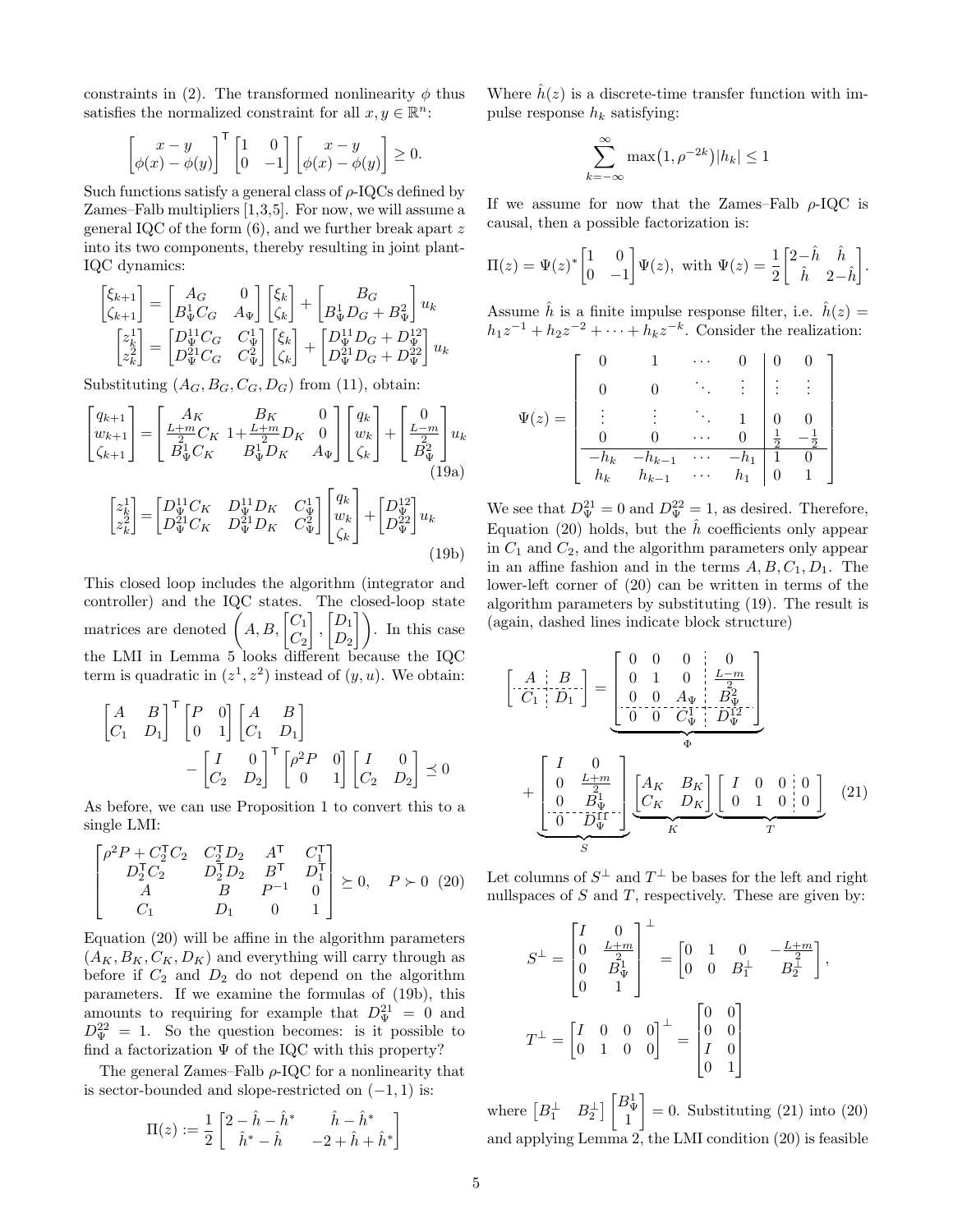if and only if:

$$
\begin{bmatrix} I & 0 \\ 0 & S^{\perp} \end{bmatrix} \begin{bmatrix} \begin{bmatrix} \rho^2 P + C_2^{\mathsf{T}} C_2 & C_2^{\mathsf{T}} \\ C_2 & 1 \end{bmatrix} & \boldsymbol{\Phi}^{\mathsf{T}} \\ \boldsymbol{\Phi} & \begin{bmatrix} P^{-1} & 0 \\ 0 & 1 \end{bmatrix} \end{bmatrix} \begin{bmatrix} I & 0 \\ 0 & S^{\perp} \end{bmatrix}^{\mathsf{T}} \succeq 0
$$
\n
$$
\begin{bmatrix} T^{\perp} & 0 \\ 0 & I \end{bmatrix}^{\mathsf{T}} \begin{bmatrix} \begin{bmatrix} \rho^2 P + C_2^{\mathsf{T}} C_2 & C_2^{\mathsf{T}} \\ C_2 & 1 \end{bmatrix} & \boldsymbol{\Phi}^{\mathsf{T}} \\ \boldsymbol{\Phi} & \begin{bmatrix} P^{-1} & 0 \\ 0 & 1 \end{bmatrix} \end{bmatrix} \begin{bmatrix} T^{\perp} & 0 \\ 0 & I \end{bmatrix} \succeq 0
$$

Expanding and factoring the  $(1,1)$  block to expose  $P$ :

$$
\begin{bmatrix}\nI & 0 \\
C_2 & 1\n\end{bmatrix}^{\mathsf{T}}\n\begin{bmatrix}\n\rho^2 P & 0 \\
0 & 1\n\end{bmatrix}\n\begin{bmatrix}\nI & 0 \\
C_2 & 1\n\end{bmatrix}\n\qquad\n\Phi^{\mathsf{T}} S^{\perp \mathsf{T}}\n\begin{bmatrix}\nP^{-1} & 0 \\
0 & 1\n\end{bmatrix} S^{\perp \mathsf{T}}\n\end{bmatrix} \succeq 0
$$
\n
$$
\begin{bmatrix}\nT^{\perp \mathsf{T}}\n\begin{bmatrix}\nI & 0 \\
C_2 & 1\n\end{bmatrix}^{\mathsf{T}}\n\begin{bmatrix}\n\rho^2 P & 0 \\
0 & 1\n\end{bmatrix}\n\begin{bmatrix}\nI & 0 \\
C_2 & 1\n\end{bmatrix} T^{\perp} & T^{\perp \mathsf{T}} \Phi^{\mathsf{T}}\n\begin{bmatrix}\nP^{-1} & 0 \\
0 & 1\n\end{bmatrix}\n\geq 0
$$

Apply Proposition [1](#page-1-2) to the (1,1) block of the first LMI above to obtain an equivalent LMI in  $Q := P^{-1}$ . Next apply Proposition [1](#page-1-2) to the (2,2) block of the second LMI above to obtain an equivalent LMI in P. This yields the following two conditions:

$$
S^{\perp} \begin{bmatrix} Q & 0 \\ 0 & 1 \end{bmatrix} S^{\perp T}
$$
  
\n
$$
- S^{\perp} \Phi \begin{bmatrix} I & 0 \\ -C_2 & 1 \end{bmatrix} \begin{bmatrix} \rho^{-2} Q & 0 \\ 0 & 1 \end{bmatrix} \begin{bmatrix} I & 0 \\ -C_2 & 1 \end{bmatrix}^{\mathsf{T}} \Phi^{\mathsf{T}} S^{\perp \mathsf{T}} \succeq 0
$$
  
\n
$$
T^{\perp \mathsf{T}} \begin{bmatrix} I & 0 \\ C_2 & 1 \end{bmatrix}^{\mathsf{T}} \begin{bmatrix} \rho^2 P & 0 \\ 0 & 1 \end{bmatrix} \begin{bmatrix} I & 0 \\ C_2 & 1 \end{bmatrix} T^{\perp}
$$
  
\n
$$
- T^{\perp \mathsf{T}} \Phi^{\mathsf{T}} \begin{bmatrix} P & 0 \\ 0 & 1 \end{bmatrix} \Phi T^{\perp} \succeq 0
$$

These LMIs are block  $4 \times 4$  and the dimensions are  $(n<sub>K</sub>+1+n<sub>\Psi</sub>+1)$ . To proceed further, we need to break P and  $Q$  into their  $3 \times 3$  blocks. These blocks have dimensions  $(n_K + 1 + n_{\Psi})$ . Substitute for  $(S^{\perp}, T^{\perp})$  and note that  $C_2$  simplifies to:  $C_2 = \begin{bmatrix} D_{\Psi}^{21} C_K & D_{\Psi}^{21} D_K & C_{\Psi}^2 \end{bmatrix} =$  $\begin{bmatrix} 0 & 0 & C^2 \ \Psi \end{bmatrix}$ . Upon further simplification, we find the first block-rows and block-columns of  $P$  and  $Q$  (which had dimension  $n_K$  cancel out. The resulting LMIs are:

$$
\begin{bmatrix}\n1 & 0 & -\frac{L+m}{2} \\
0 & B_1^{\perp} & B_2^{\perp}\n\end{bmatrix}\n\begin{bmatrix}\nQ_{22} & Q_{23} & 0 \\
Q_{32} & Q_{33} & 0 \\
0 & 0 & 1\n\end{bmatrix} \begin{bmatrix} \star \end{bmatrix}^{\mathsf{T}} \\
-\begin{bmatrix}\n1 & 0 & -\frac{L+m}{2} \\
0 & B_1^{\perp} & B_2^{\perp}\n\end{bmatrix}\n\begin{bmatrix}\n1 & 0 & \frac{L-m}{2} \\
0 & A_{\Psi} & B_{\Psi}^2 \\
0 & C_{\Psi}^1 & D_{\Psi}^{\perp2}\n\end{bmatrix}\n\begin{bmatrix}\n1 & 0 & 0 \\
0 & I & 0 \\
0 & -C_{\Psi}^2 & 1\n\end{bmatrix} \\
\times\n\begin{bmatrix}\n\rho^{-2}Q_{22} & \rho^{-2}Q_{23} & 0 \\
\rho^{-2}Q_{32} & \rho^{-2}Q_{33} & 0 \\
0 & 0 & 1\n\end{bmatrix}\n\begin{bmatrix}\n\star \end{bmatrix}^{\mathsf{T}} \succeq 0 \quad (22a)
$$

$$
\begin{bmatrix} \n\star \n\end{bmatrix}^{\mathsf{T}} \begin{bmatrix} \rho^2 P_{22} & \rho^2 P_{23} & 0 \\ \rho^2 P_{32} & \rho^2 P_{33} & 0 \\ 0 & 0 & 1 \end{bmatrix} \begin{bmatrix} 1 & 0 & 0 \\ 0 & I & 0 \\ 0 & C_{\Psi}^2 & 1 \end{bmatrix} \begin{bmatrix} 0 & 0 \\ I & 0 \\ 0 & 1 \end{bmatrix}
$$

$$
- \begin{bmatrix} \n\star \n\end{bmatrix}^{\mathsf{T}} \begin{bmatrix} P_{22} & P_{23} & 0 \\ P_{32} & P_{33} & 0 \\ 0 & 0 & 1 \end{bmatrix} \begin{bmatrix} 1 & 0 & \frac{L-m}{2} \\ 0 & A_{\Psi} & B_{\Psi}^2 \\ 0 & C_{\Psi}^1 & D_{\Psi}^{12} \end{bmatrix} \begin{bmatrix} 0 & 0 \\ I & 0 \\ 0 & 1 \end{bmatrix} \succeq 0
$$

$$
(22b)
$$

These conditions are two LMIs involving (sub-blocks) of P and Q but coupled by the non-convex constraint  $PQ =$ I. Apply Lemma [3](#page-1-3) to replace the non-convex constraint by a rank constraint and the following LMI:

$$
\begin{bmatrix} P_{22} & P_{23} & 1 & 0 \ P_{32} & P_{33} & 0 & I \ 1 & 0 & Q_{22} & Q_{23} \ 0 & I & Q_{32} & Q_{33} \end{bmatrix} \succeq 0
$$
 (22c)

The rank constraint is trivially satisfied if  $n_K \geq 2$  and hence can be neglected. In this case [\(22\)](#page-5-0) provides a set of three LMI conditions in P and Q. In particular,  $n_K = 2$ corresponds to a third-order algorithm (two states in K plus the additional integrator).

**Discussion.** For each fixed value of  $\rho$ , if [\(22\)](#page-5-0) is feasible for some  $P$  and  $Q$ , then it is possible to synthesize a controller  $(A_K, B_K, C_K, D_K)$  for which the rate of convergence  $\rho$  is certified over the class of sector-bounded and slope-restricted functions.

Unlike previous analyses where the algorithm is fixed and one seeks to certify a certain convergence rate by searching over IQCs of a given class  $[4, 8, 10, 12, 16]$  $[4, 8, 10, 12, 16]$  $[4, 8, 10, 12, 16]$  $[4, 8, 10, 12, 16]$  $[4, 8, 10, 12, 16]$ , here we fix the particular Zames-Falb IQC and instead certify a rate of convergence over all possible algorithms. This synthesis is performed numerically in the next section for the class of off-by-one IQCs.

# 6 Off-by-one IQC certification

A special instance of the general class of Zames–Falb multipliers discussed in Section [5](#page-3-0) is the weighted off-by-one  $\rho$ -IQC [\[10\]](#page-6-5). For a given  $\rho \in (0,1]$  and any  $h_1 \in [0,\rho^2]$ , the function  $\phi$  satisfies the  $\rho$ -IQC defined by:

<span id="page-5-1"></span>
$$
A_{\Psi} = 0, \quad B_{\Psi} = \begin{bmatrix} \frac{1}{2} & -\frac{1}{2} \end{bmatrix}, \quad C_{\Psi} = \begin{bmatrix} -h_1 \\ h_1 \end{bmatrix},
$$
\n
$$
D_{\Psi} = \begin{bmatrix} 1 & 0 \\ 0 & 1 \end{bmatrix}, \quad M = \begin{bmatrix} 1 & 0 \\ 0 & -1 \end{bmatrix}.
$$
\n
$$
(23)
$$

<span id="page-5-0"></span>The filter  $\Psi$  is parameterized by  $\rho$  and the free variable  $h_1$ . It has one timestep of memory and the corresponding  $\rho$ -IQC captures the slope conditions that must hold between data  $(y_k, u_k) = (y_k, \phi(y_k))$  at one timestep and the previous timestep  $(y_{k-1}, u_{k-1})$ . If  $h_1 = 0$  then the constraint reduces to the sector IQC. In other words, this form of the weighted off-by-1 subsumes the sector bound used in Section [4.](#page-2-0) The more general Zames–Falb multipliers uses a filter  $\Psi$  with additional memory to incorporate the slope constraints across multiple time steps.